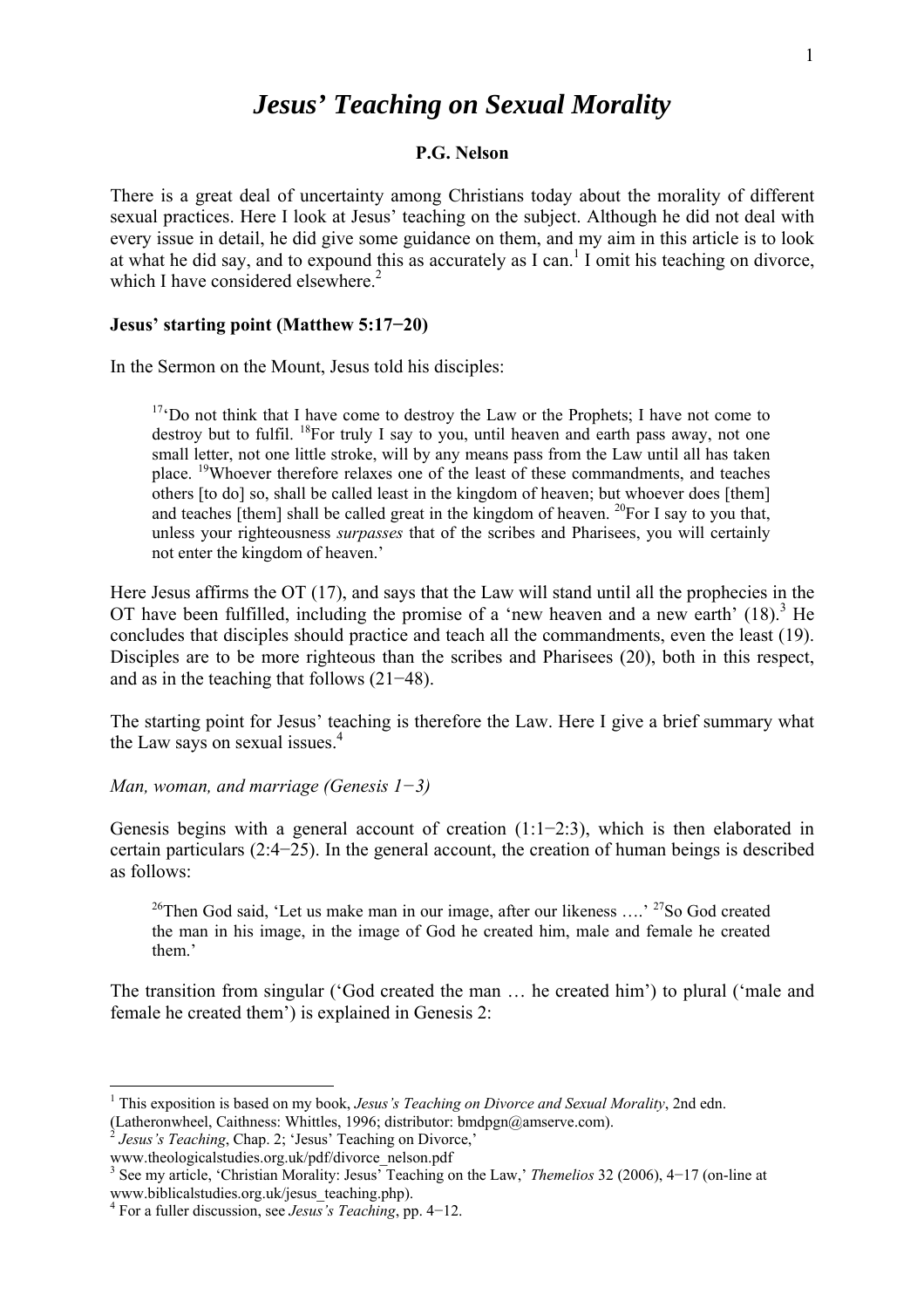<sup>18</sup>Then YHWH God said, 'It is not good for the man to be alone; I will make a helper for him, corresponding to him.'  $\ldots$ <sup>21</sup>So YHWH God made a deep sleep fall on the man, and he slept. Then he took one of his ribs, and closed up the flesh in its place.  $^{22}$ And YHWH God fashioned the rib that he had taken from the man into a woman, and brought her to the man. 23And the man said, 'This at last [is] bone of my bones, and flesh of my flesh: she shall be called "woman", because she was taken out of man.' 24Therefore a man shall leave his father and his mother and shall cleave to his wife, and they shall become one flesh.

Here the narrator describes the creation of a woman out of part of the man. This gives them an inherent unity that transcends their ability to unite physically. It is because of this inherent unity ('Therefore …') that a man leaves his father and mother and cleaves to his wife, and the two become one flesh (24).

At this stage, the relationship between the man and the woman is harmonious. Genesis 3, however, describes how the woman is tempted to acquire knowledge of good and evil, and leads the man into disobedience (1−6). God's response is to make their lives more difficult, including the relationship between them (16).

## *Prohibitions*

The law God gave to Israel through Moses explicitly prohibits the following sexual activities:

- *Adultery* (Exod. 20:14, Lev. 18:20, Deut. 5:18).
- *Bestiality* (Lev. 18:23, Deut. 27:21).
- • *Homosexual acts* (Lev. 18:22).
- *Incest* (Lev. 18:6−18; Deut. 22:30; 27:20, 22−23).
- *Prostitution* (Heb. *zānāh*; Lev. 19:29, Deut. 23:18).
- *Rape* (Deut. 22:25−29).
- *Sex before marriage* (Exod. 22:16−17).
- *Shrine-prostitution* (Heb. *qādēš*, *qe dēšāh*; Deut. 23:17).
- *Transvestism* (Deut. 22:5).
- *Unclean acts* (Lev. 18:19).
- *Violation of betrothal* (Deut. 22:23−27).

These prohibitions have the effect of confining sexual activity to marriage, and protecting married life. Although they are negative, their purpose is positive. Moses told the people, 'YHWH commanded us to observe all these statutes … *for our good always*' (Deut. 6:24).

The law against adultery constitutes one of the ten commandments (Exod. 20:1−17, Deut. 5:6−21). These were written on tablets of stone, and kept in the holy of holies, at the centre of the nation's life (Exod. 40:17−21, Deut. 10:1−5).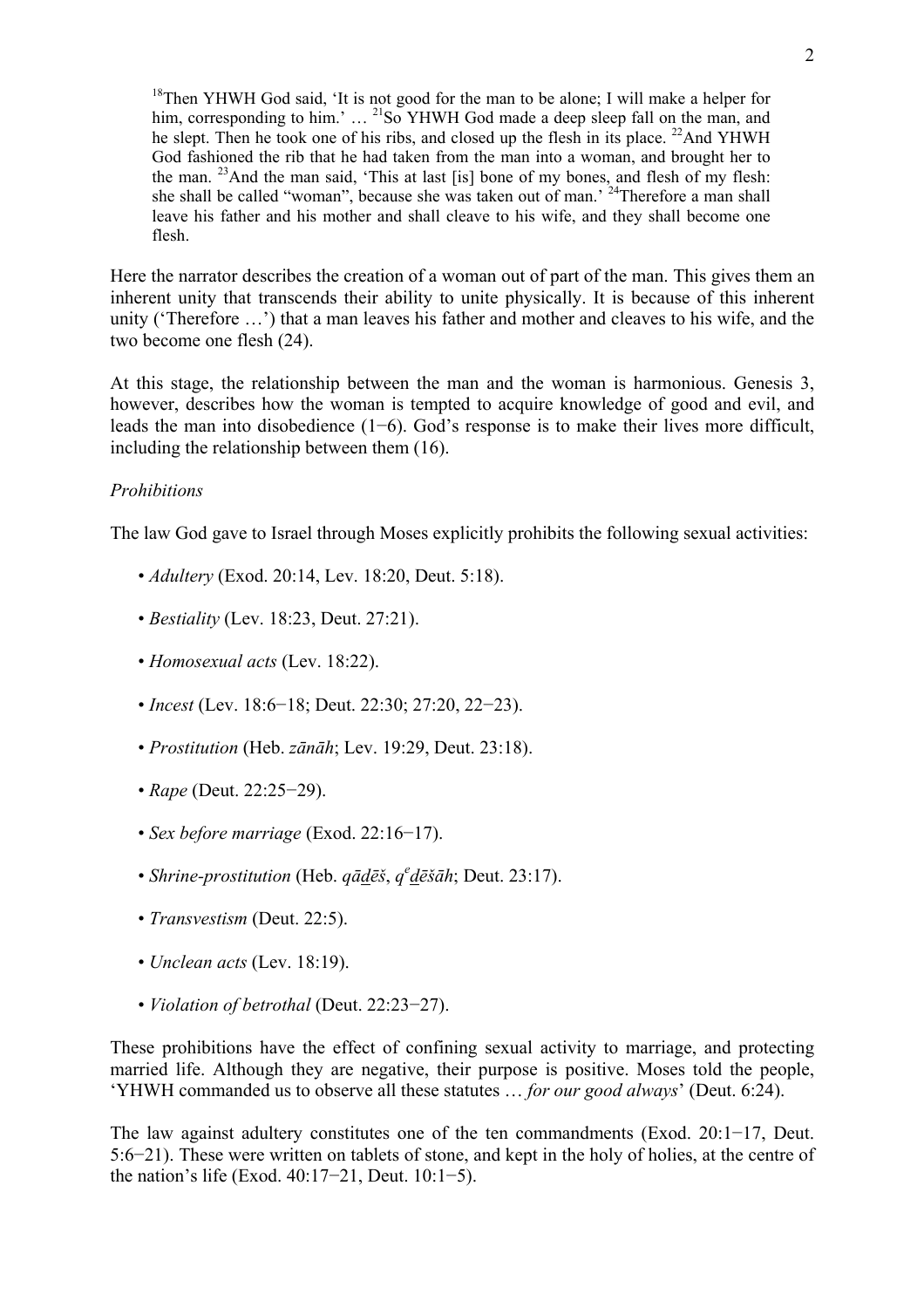The punishments in the Law for breaking these prohibitions are very severe. They include the death penalty for adultery (Lev. 20:10, Deut. 22:22), bestiality (Exod. 22:19, Lev. 20:15−16), the worst forms of incest (Lev. 20:11, 12, 14), homosexual acts (Lev. 20:13), and violation of betrothal (Deut. 22:23−27). That these offences carried the death penalty shows how seriously God regarded them. The book of Genesis records how he destroyed Sodom and Gomorrah because gross sexual immorality had become endemic in these cities (Gen. 18:16−19:29).

## *Jesus' affirmation*

Jesus said, as we have seen, 'Whoever therefore relaxes one of the least of these commandments, and teaches others to do so, shall be called least in the kingdom of heaven; but whoever does them and teaches them shall be called great in the kingdom of heaven' (Matt. 5:19). He thereby affirmed all the above prohibitions.

He affirmed them again when he specified the things that defile a man (Mark 7:20−23). These include adultery (*moicheia*), fornication (*porneia*), and wantonness (*aselgeia*). The basic meaning of *porneia* is 'prostitution' (from *pornē*, 'prostitute', from *pernēmi*, 'sell'). From this, it acquired the broader meaning 'sexual immorality', and came to be applied to various kinds of sexual misconduct.<sup>5</sup> His listeners would have understood the word here to refer to sexual activities prohibited by the Law.

The apostles also spoke against sexual activities prohibited by the Law. These include homosexual acts (Rom. 1:26–27, 1 Cor. 6:9–11,<sup>6</sup> 1 Tim. 1:8–11,<sup>7</sup> Jude 7?<sup>8</sup>), incest (1 Cor. 5:1−5), and prostitution (1 Cor. 6:15−16).

On the positive side, Jesus affirmed marriage by his attendance at the wedding in Cana in Galilee (John 2:1−11), and Peter and Paul affirmed it in their letters (Eph. 5:22−33, 1 Pet. 3:1−7). Jesus and Paul themselves were celibate, the value of which Paul also affirmed (1 Cor. 7:32−35).

## *Cultural context*

When the Law was given, it conflicted with contemporary pagan culture (see Lev. 18). In the time of Jesus and the apostles, it conflicted with much of Greco-Roman culture (Rom. 1:18–32).<sup>9</sup> When Jesus affirmed the Law, he told his disciples, 'You are the salt [preserving] the earth … You are the light [guiding] the world …' (Matt. 5:13−16).

## *Implied prohibitions*

In addition to the explicit prohibitions listed above, the Law implicitly outlaws a number of other sexual activities, as explained below.

 $\overline{a}$ <sup>5</sup> Friedrich Hauck and Siegfried Schulz, *TDNT* 6, 579–95.

<sup>&</sup>lt;sup>6</sup> Gk. *malakoi* and *arsenokoitai*. The first term literally means 'soft men', and probably refers to the passive partner in a homosexual act. The second term comes from *arsēn*, 'male', and *koitē*, 'bed' (the words that are used in the LXX to translate Lev. 18:22 and 20:13), and almost certainly refers to the active partner. 7

 $\frac{7}{1}$  Gk. *arsenokoitai* as in 1 Cor. 6:9.

Lit. 'going after different flesh'. This almost certainly refers to the incident described in Gen. 19:1−8. Lot is visited by 'men' (18:22; 19:5, 8, 10, 12, 16) acting as 'messengers' (19:1, 15). The Sodomites wanted to 'know' them (19:5) in the euphemistic sense of this word (19:8). The incident closely parallels that in Judg. 19:16−24. 9 Cf., e.g.,. Simon Hornblower and Antony Spawforth (eds.), *The Oxford Companion to Classical Civilization* (Oxford University Press, 1998).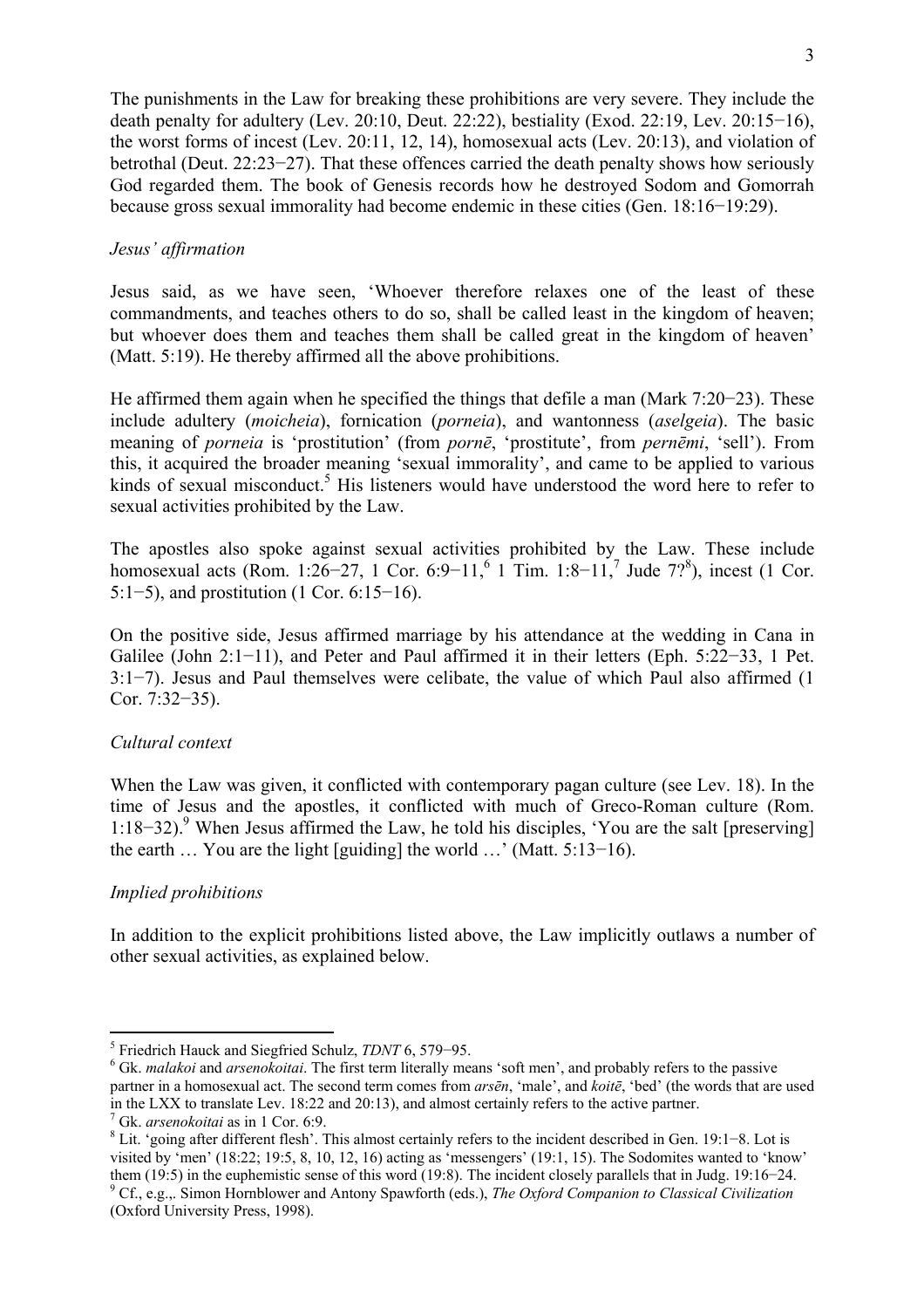- *Abortion*. The Law laid down that, if a pregnant woman is accidentally struck when men are fighting and 'her children come out', any fatality should be recompensed 'life for life' (Exod. 21:22−25). This almost certainly applied to the foetus as well as the mother, showing the value placed on this.<sup>10</sup> A man seducing or raping a woman had to take responsibility for her, not leave her to contemplate abortion (Exod. 22:16−17, Deut. 22:28−29).
- *Contraception*. God's disapproval of this is implied by his condemnation of Onan to death for regularly practicing *coitus interruptus* with his brother's widow (Gen 38:8−10). While his crime was partly that he failed to fulfil his duty by his brother of producing offspring for him (Deut. 25:5−6), this was not his whole crime, for, under the Law, failure to fulfil this duty, while being regarded as a serious offence, did not carry the death penalty (Deut. 25:7−10).
- *Nudity*. Before the Fall, Adam and Eve were not ashamed of being naked (Gen. 2:25). After the Fall, they were, and used leaves to cover themselves (3:7). God subsequently provided them with garments of skin (3:21). From this point onwards, exposure of nakedness is regarded as shameful (9:20−27; Exod. 20:26, 28:42−43).
- *Paedophilia*. The Law refers to the innocence of infants (Deut. 1:39). There was no explicit law against sexual abuse of children, presumably because the wrongness of this could be taken for granted.
- *Polygamy*. Though practised in the OT, this goes against the basis for marriage set out in Genesis 2:18−24. [While Solomon had many wives and concubines (1 Kings 11:1–3), in the Song of Songs, he discovers the joy of having *one* lover (Song 6:8−9).]
- *Pornography*. Pornographic plaques and figurines were a feature of pagan worship in the ancient Near East.<sup>11</sup> The Law required the Israelites to destroy these (Exod. 34:13 etc.).
- *Promiscuity*. This is effectively outlawed by other prohibitions.
- *Self-gratification*. God's disapproval of this is implied by his condemnation of Onan (Gen. 38:8−10). He does not, however, condemn those who do this involuntarily (Lev. 15:16−18, Deut. 23:9−11).

To the extent that these prohibitions are based on the Law, Jesus' affirmation of the Law applies to them. He himself outlawed promiscuity (under *aselgeia*, Mark 7:22), affirmed the basis for marriage (Matt. 19:4−6), spoke against harming children (Luke 17:1−2), and referred to the shame of nakedness (Rev. 3:17−18). Early Christians took abortion to be wrong (*Didache* 2.2). The only uncertainty is how far disapproval of Onan extends. Christian couples who do not want more children would need to pray about this.

## **Jesus' higher standard (Matthew 5:27−30)**

 $\overline{a}$ 

Having affirmed the Law to his disciples, Jesus continues, 'For I say to you that, unless your righteousness *surpasses* that of the scribes and Pharisees, you will certainly not enter the

<sup>10</sup> Many commentators take *'āsôn* ('harm') to refer only to the woman, making verse 22b the recompense for loss of a baby. However, it is unlikely that loss of a baby would not have been regarded as harm.

<sup>11</sup> See, e.g., William Foxwell Albright, *Archaeology and the Religion of Israel*, 3rd edn. (Baltimore: John Hopkins Press, 1953), 74−7.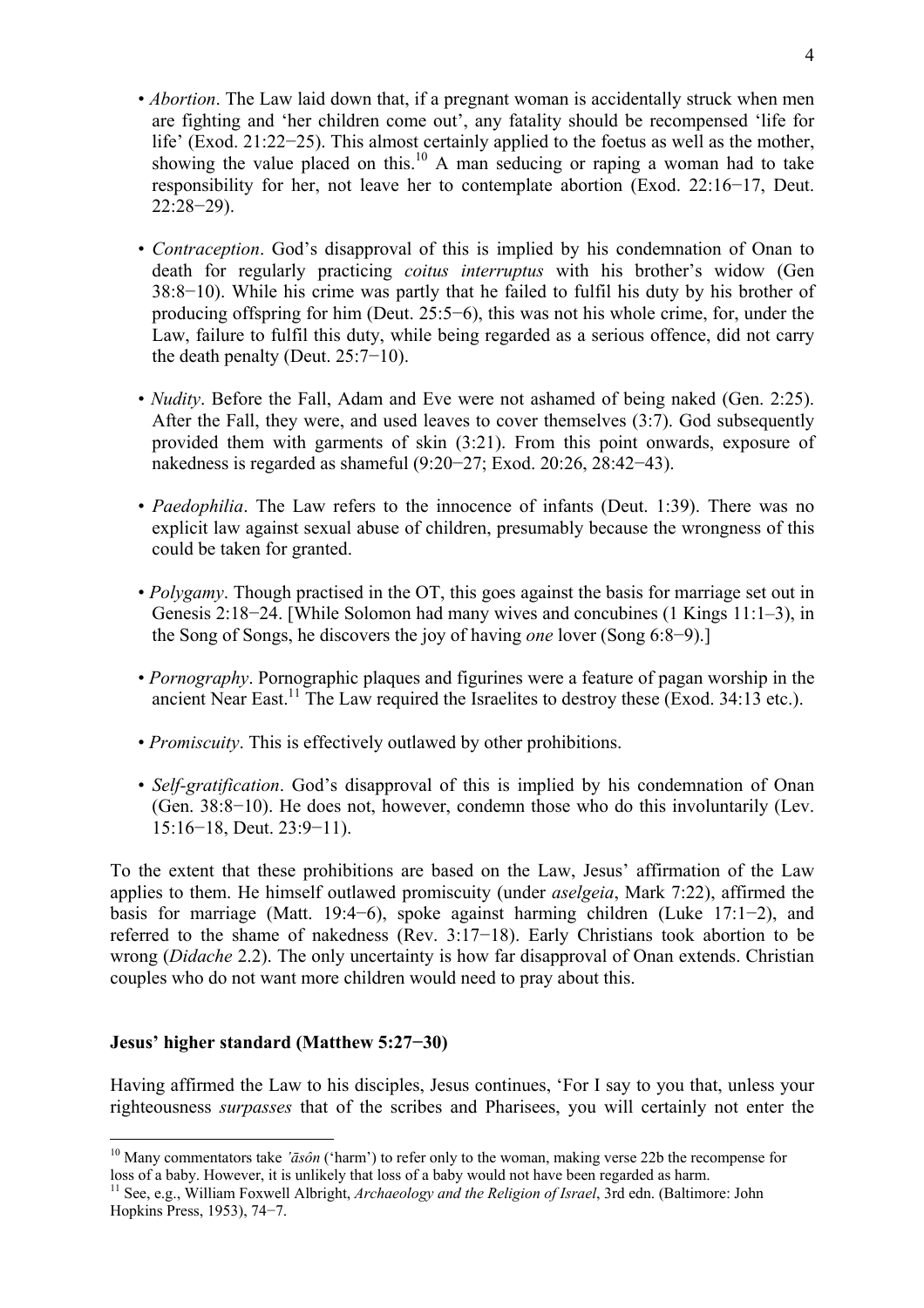kingdom of heaven' (Matt. 5:20). What he means by 'surpassing' he explains further in verses 21−48. He does this by means of a series of examples. In these, he raises the standard set by the Law.12 One example concerns adultery:

 $27\text{°}$ You have heard that it was said, "You shall not commit adultery."  $28$ But I say to you that everyone who looks at a woman intending to lust after her has already committed adultery with her in his heart.  $^{29}$ So if your right eye causes you to stumble, take it out and throw [it] from you; for it is better for you that one of your members should perish than that your whole body be thrown into hell. <sup>30</sup>And if your right hand causes you to stumble, cut it out and throw [it] from you; for it is better for you that one of your members should perish than that your whole body go away into hell.'

Jesus here cites the seventh commandment (27), and takes it a step further. Adultery does not just consist of the final act. A man who eyes a woman (*blepōn*, continuous tense) with lustful intent (*pros to epithumēsai*) commits adultery with her (28). The tense is significant. Jesus is not condemning a momentary temptation, but the *fostering* of desire. Over-friendly looks and gestures, he says, are to be completely resisted (29−30).

Jesus does not state how other sexual prohibitions in the Law are to be taken further. He presumably left this to his hearers to work out, by following the pattern of verses 27−28, i.e. 'You have heard that it was said, "Do not do X." But I say to you that everyone who fosters a desire to do X has already done it in his heart.'

Thankfully, Jesus accompanied his call for high standards with the promise of help to keep them, in the person of the Holy Spirit (John 14:15−17, 15:1−8). As Paul testified to the Romans, the Spirit makes a critical difference in our fight against the flesh (Rom. 7:24−8:4).

## *Love*

Jesus taught his disciples to 'love' others (Matt. 22:34−40, John 13:34−35). Does this mean that sexual activities prohibited in the Law are permissible if they are carried out in love?

The answer is, no. This sets love against the Law, whereas Jesus taught that love sums up the Law (Matt. 22:40). No activity can be carried out in love if it breaks the Law (cf. 1 John 5:2: 'By this we know that we love the children of God, when we love God and observe his commandments'). The word used by Jesus (*agapaō*) implies acting, not so much out of affection (*phileō*), still less of sexual desire (*eraō*), but out of concern for the good of another (Matt. 5:43−48, Luke 10:25−37, John 15:13−14, 1 John 3:16−18). Christian love thus involves seeking the good of another as specified by the Law.

## **Jesus' ministry to sexual sinners**

## *A woman of the city (Luke 7:36−50)*

In the course of his ministry, Jesus encountered sexual sinners of various kinds. His approach to them was the same as to all sinners. He forgave those who came to him in repentance and faith, and accepted them into his company. Luke records the following example:

<sup>36</sup>One of the Pharisees asked him to eat with him, and he entered into the Pharisee's house and reclined. 37And behold, a woman in the city who was a sinner, when she knew that he was reclining in the Pharisee's house, brought an alabaster pot of [fine] ointment, <sup>38</sup> and,

 $\overline{a}$ <sup>12</sup> For a full discussion, see 'Christian Morality.'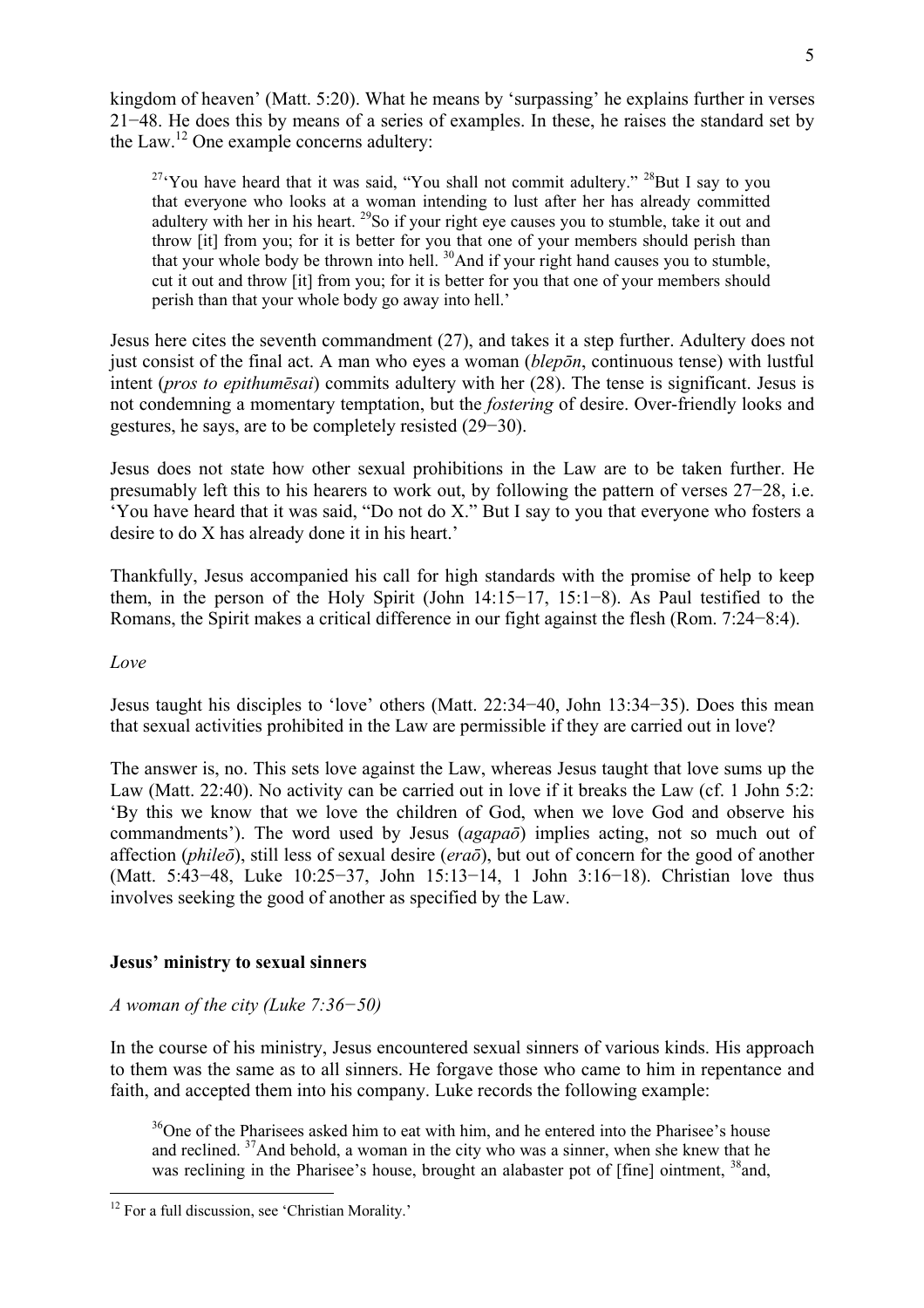standing behind [him] at his feet weeping, began to wet his feet with her tears. Then she wiped [them] with the hairs of her head, and kissed his feet and anointed [them] with the ointment.

 $39$ But when the Pharisee who had invited him saw [this], he spoke to himself, saying, 'If this man was a prophet, he would have known who and what kind of woman [this is] who is touching him, that she is a sinner.'

<sup>40</sup>And Jesus answering said to him, 'Simon, I have something to say to you.'

And he said, 'Teacher, say'.

<sup>41</sup><sup>A</sup> certain moneylender had two debtors. One owed five hundred denarii, and the other fifty. 42As they had nothing with which to repay, he granted grace to both. Which of them, then, will love him more?'

<sup>43</sup>Simon answering said, 'I suppose [the one] to whom he granted grace the more.'

And he said to him, 'You have judged rightly.'

<sup>44</sup>Then turning to the woman, he said to Simon, 'Do you see this woman? I entered into your house; you did not give me water for [my] feet, but she wet my feet with her tears and wiped [them] with her hairs. 45You did not give me a [welcoming] kiss, but, from when I entered, she has not ceased kissing my feet. <sup>46</sup>You did not anoint my head with oil, but she anointed my feet with [fine] ointment. <sup>47</sup>Therefore I say to you, her sins, which are many, have been forgiven, seeing that she loved much. But one who is forgiven little, loves little.'

48And he said to her, 'Your sins are forgiven.'

<sup>49</sup>Then those reclining with [him] began to say among themselves, 'Who is this, who even forgives sins?'

 $50$ And he said to the woman, 'Your faith has saved you; go in peace.'

What comforting words for a sinner to hear, '*Your sins are forgiven*' (48)!

The scribes and Pharisees continued to express disapproval of the way in which Jesus accepted sinners (Luke 15:1−2) but he defended his actions by telling them the parables of the lost sheep (3−7), the lost coin (8−10), and the prodigal son (11−32). In the latter, the father rejoices over the return of his son (20−24), in spite of his son's debauchery (13, 30).

*The woman caught in the act of adultery (John 8:2−11)* 

Some manuscripts of John's gospel record the following incident:

<sup>2</sup>At dawn he came again to the temple  $\ldots$ <sup>3</sup>The scribes and the Pharisees brought a woman who had been caught in adultery, and, standing her in the middle,  $4$ they said to him, 'Teacher, this woman has been caught in the act of adultery. <sup>5</sup>Now in the Law, Moses commanded us to stone such. What then do you say?' <sup>6</sup>They said this to test him, so that they might have [grounds] to accuse him.

But Jesus bent down and wrote with his finger on the ground. <sup>7</sup>But as they continued to ask him, he stood up and said to them, 'He who is sinless among you, let him be first to throw a stone at her.'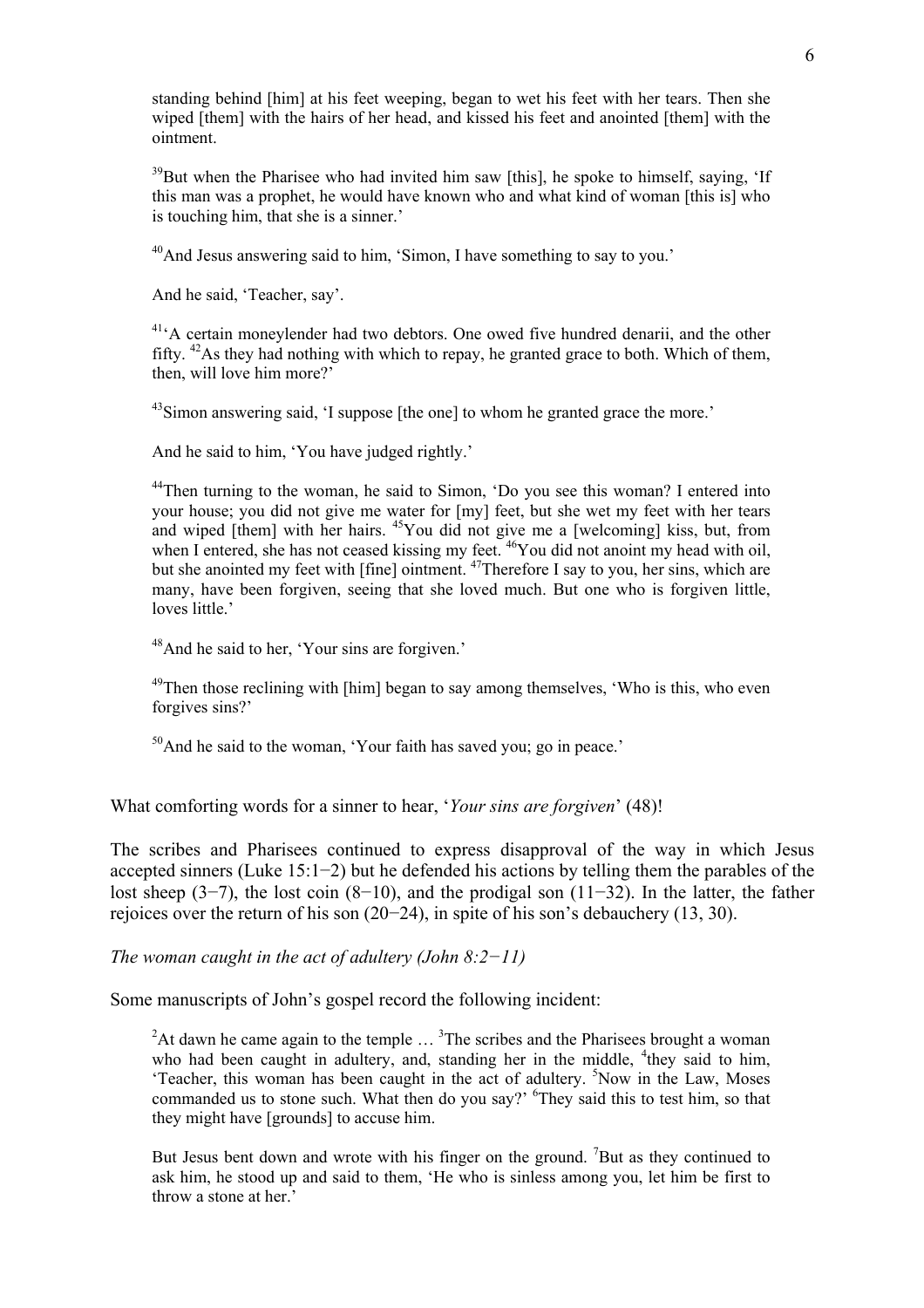<sup>8</sup>Again, he bent down and wrote on the ground. <sup>9</sup>Then those who heard went away one by one, beginning with the older ones, and he was left alone, with the woman still in the middle.

<sup>10</sup> Jesus stood up and said to her, 'Woman, where are they? Has no one condemned you?'

 $11$ She said, 'No one, sir.'

Jesus said, 'Neither do I condemn you. Go, from now on sin no more.'

In this incident, the scribes and Pharisees sought to trap Jesus on the question of whether the death penalty for adultery in the Law should be carried out or not (3−6a). If he said 'Yes', he would be going against the Roman authorities, who did not allow the Jews to carry out executions; if he said 'No', he would be going against the Law. In the event, he says neither, but turns the question on the scribes and Pharisees: 'He who is sinless among you, let him be first to throw a stone at her' (7). At this, they slip away, one by one (9).

Jesus here questions the fitness of human beings to carry out the death penalty for adultery.

The lesson for Christians is that those of us who do not sin in a particular way should not engage in self-righteous condemnation of those who do. Jesus warned his disciples against this (Matt. 7:1−5). Everyone sins in one way or another (Rom. 3:23, 1 John 1:8).

Jesus too does not condemn the woman (11a). This is because his mission was to save sinners, not condemn them (John 3:17). He wanted to give them every opportunity to repent (Luke 13:6−9). But he in no way condoned the woman's sin. He told her not to sin any more (11b).

*The woman at Thyatira (Revelation 2:18−23)* 

The risen and ascended Jesus asked the apostle John to write a letter to the church in Thyatira, the first part of which is as follows:

<sup>18</sup>And to the angel of the church in Thyatira write, 'These things says the Son of God, who has eyes as a flame of fire, and feet like burnished bronze: <sup>1944</sup>I know your works, and your love and faith and service and steadfastness, and your last works [being] more than the first. <sup>20</sup>But I have against you that you tolerate the woman Jezebel, who calls herself a prophetess, and is teaching and misleading my slaves to commit fornication and to eat things sacrificed to idols. <sup>21</sup>And I gave her time to repent of her fornication, and she does not want to repent. <sup>22</sup>Behold, I am throwing her into a [sick] bed, and those who commit adultery with her into great tribulation, unless they repent of her works;  $^{23}$  and I will kill her children with death. Then all the churches will know that *I* am he who searches inner parts, and will give to each of you according to your works."'

Jesus here makes it clear that there is a limit to how much time he will give to someone in which to repent (21; cf. Luke 13:6−9). Beyond that time, he will act in judgment (22−23).

Notice that Jesus upbraids the church for permitting the woman to do what she was doing (20). He expected the elders to take action to stop her. To be obedient to Jesus, therefore, a balance has to be struck between self-righteous condemnation of others and irresponsible toleration of sexual sins.